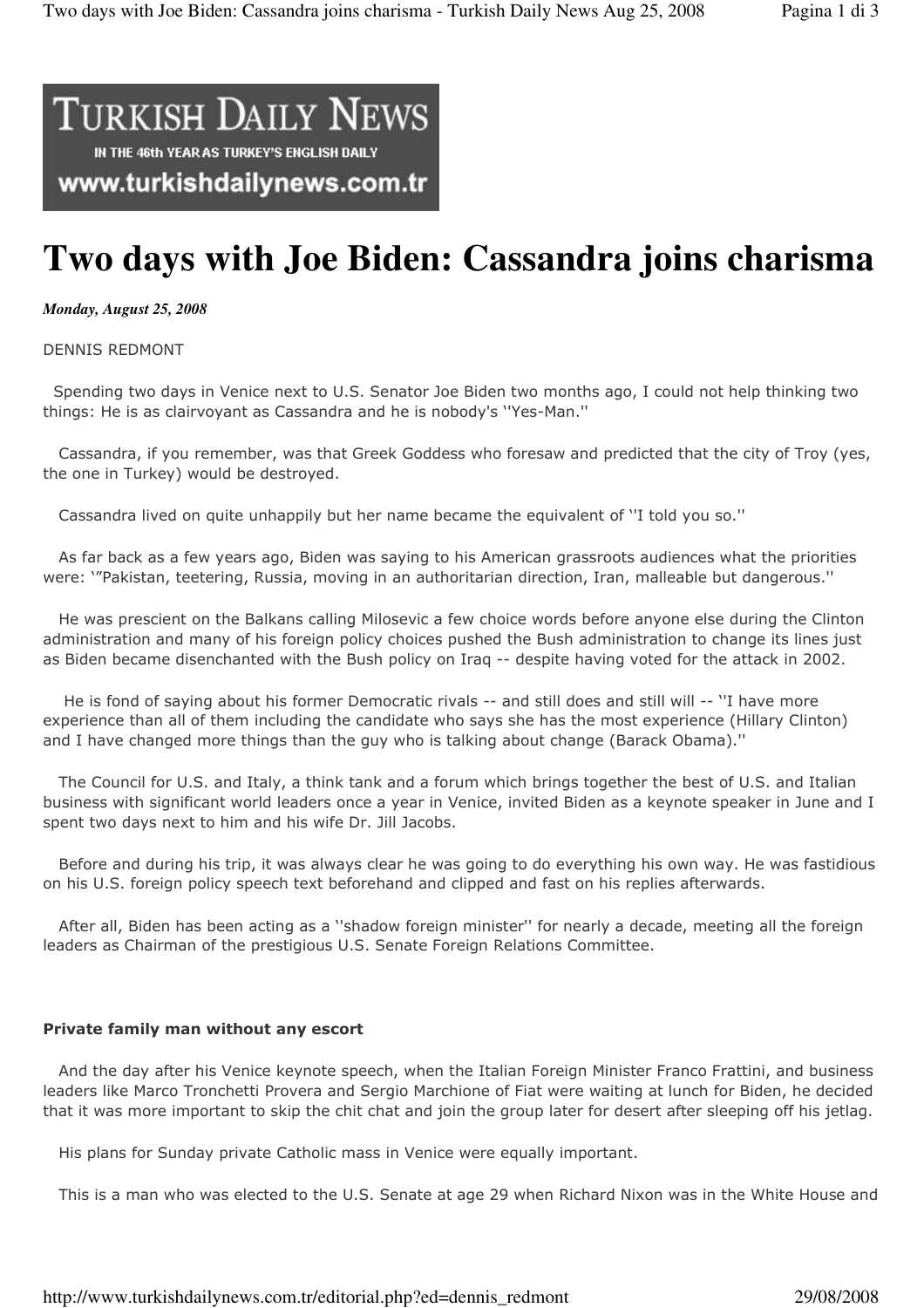Obama was 11. A few days after Biden's surprise victory in Delaware for the Senate, he lost his first wife and infant daughter in a car accident. His son was saved and he is now attorney general in Delaware schedule for Iraq duty as a National Guard reserve in October 2008.

 When he was widowed, Biden travelled 90 minutes each way from Delaware to Washington on the train every day to be near his family. He still does that every weekend--- but on the train not in a big limousine.

In Venice, it was the same. Private time and a private family man without any escort.

Here were some of his messages that he delivered in Venice.

--Priority number 1 is to re-establish credibility of the United States.

--Iraq is an obstacle.

--The U.S. spends 3 billion Dollars a week in Iraq. It needs to be solved fast but not with a unilateral exit.

 --The United States should be able to have a dialogue with Iran and as John F. Kennedy said '' we should never fear to negotiate.''

 Biden also described the political scene in the United States back in June while the primaries were still underway as ''an incredible moment since I came out of college in 1960s'' because a woman and an Afro-American were competing for the presidency. Obama has ''the more energy and the strength'' to prevail, he said as it was not yet clear who would be the final winner and his prediction came true.

 Biden also thwarted off fears that his party would be divided at the Denver Convention later this week. ''You will see total unity," he said.

#### Foreign policy positions

 Having described the man: Loquacious, sometimes prone to gaffes and sometimes harshly cutting in his dialogue with the public, what about his other foreign policy positions?

 First of all, he has his priorities right: This is what he said after spending 24 hours in Georgia at mid-August and speaking with President Mikael Sakashvili:

 "I left the country convinced that Russia's invasion of Georgia may be the one of the most significant event to occur in Europe since the end of communism. The claims of Georgian atrocities that provided the pretext for Russia's invasion are rapidly being disproved by international observers, and the continuing presence of Russian forces in the country has severe implications for the broader region. The war that began in Georgia is no longer about that country alone. It has become a question of whether and how the West will stand up for the rights of free people throughout the region. The outcome there will determine whether we realize the grand ambition of a Europe that is whole, free, and at peace.''

He was there. He knew where the fire was and provided analysis.

 Biden will surely bring up the Georgia case during the next few months and the rival presidential ticket will have to explain:

 For example, a U.S. lobbyist for Georgia, Randy Scheunemann, worked for Sakashvili, to urge the United States, if necessary, to intervene militarily. He also worked at the same time for Republican presidential candidate Senator McCain between January 2007 and March 2008, receiving money from both sides. This is a time bomb waiting to explode.